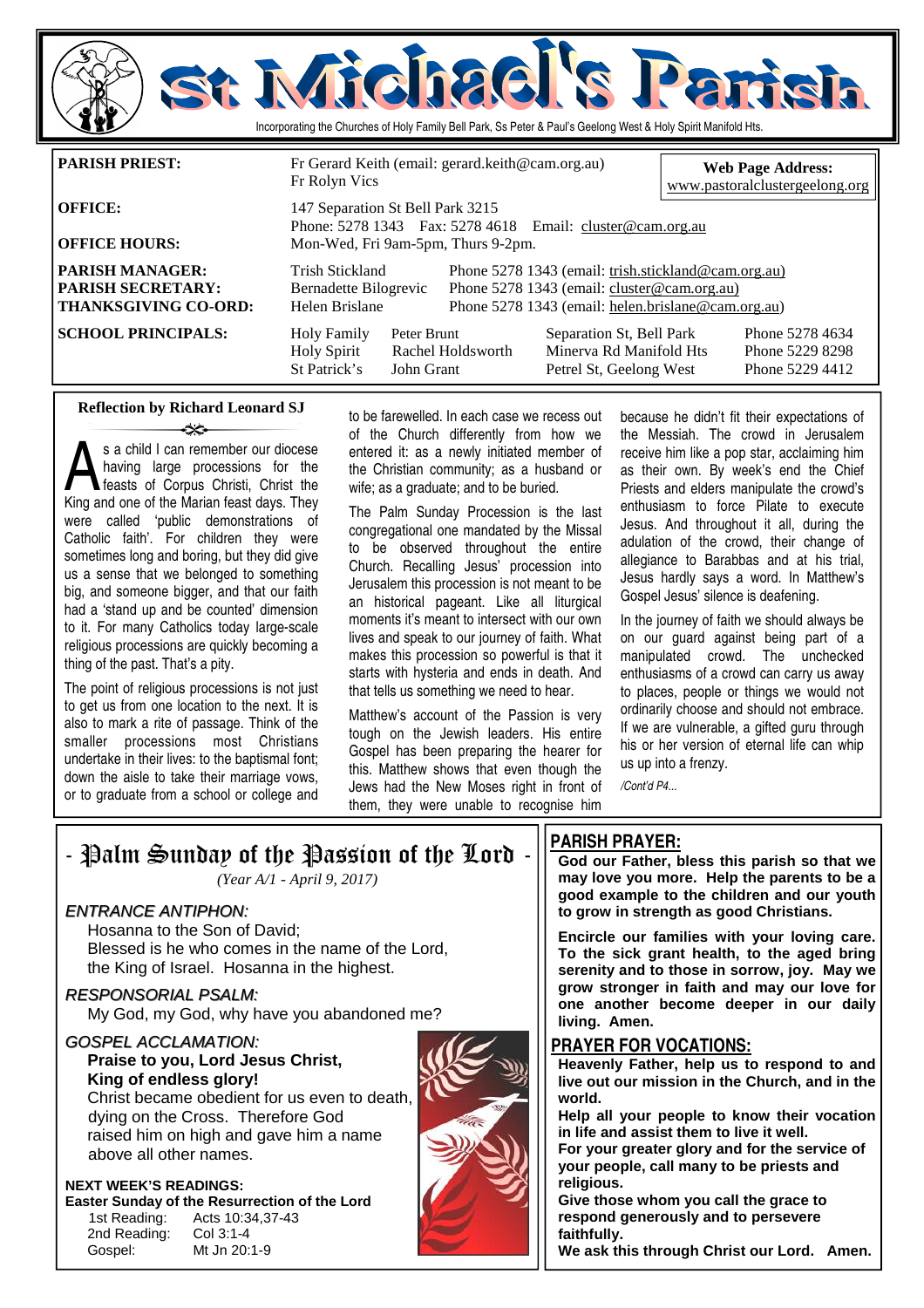# Roster for holy Week

| <b>HOLY THURSDAY</b>                               |                                                                                     |                                                                                                                   |
|----------------------------------------------------|-------------------------------------------------------------------------------------|-------------------------------------------------------------------------------------------------------------------|
| Holy Spirit - 7.00pm                               | Commentator<br>Lectors<br><b>Special Ministers</b><br><b>Music</b><br>Projectionist | M Carson<br>T McMahon, A Henderson<br>M Fiorillo, V Trinder<br>K Lynch<br>M Kroger                                |
| <b>GOOD FRIDAY:</b><br>Holy Family - 3.00pm        | Narrator<br>Lector<br>Projectionist                                                 | J McKenzie<br>G Tolan<br>C Resciniti                                                                              |
| <b>EASTER VIGIL:</b><br>Ss Peter & Paul's - 5.00pm | Commentator<br>Lectors<br><b>Special Ministers</b><br>Music<br>Projectionist        | A Henderson<br>M Gifford, G Tolan<br>P McGlinchey, M Gifford, A Henderson<br>C O'Dwyer<br><b>B</b> Middleton      |
| Holy Family - 7.30pm                               | Commentator<br>Lectors<br><b>Special Ministers</b><br>Projectionist                 | M Carson<br>J McKenzie, M Kroger, P Gizycki, K Taylor<br>M Fiorillo, E Kelly, V Resciniti, L Sells<br>C Resciniti |
| <b>EASTER SUNDAY:</b><br>Holy Family - 8.00am      | Comentator<br>Lector<br><b>Special Ministers</b><br>Projectionist                   | <b>K</b> Saunders<br><b>B</b> Rainbow<br>R Allum, R Culo, P Ruggeri, J Genova<br>R Allum                          |
| Holy Family - 9.30am                               | Commentator<br>Lector<br><b>Special Ministers</b><br>Projectionist                  | A Scaddan<br>H Verdnik, T McMahon<br>I Raj, D&M Horoba, P Carmody, J Sheahan<br>C Resciniti                       |
| Ss Peter & Paul's - 10.00am                        | Commentator<br>Lector<br><b>Special Ministers</b><br>Projectionist                  | ********<br>J Fraatz<br>Pat Pollard, S O'Donoghue, *****<br>A Zarb                                                |
| Holy Spirit - 11.00am                              | Commentator<br>Lector<br><b>Special Ministers</b><br>Projectionist                  | *****<br>J O'Neill<br>L Fossey, L Stalio, R Pugh<br>L Coles                                                       |

**Please Note: \*\*\*\*\* denotes assistance is still needed. If you are able to assist please contact Bernadette at the Parish office on 5278 1343 by WEDNESDAY APRIL 11**.

### RECURRING ACTIVITIES IN ST MICHAEL'S:

| St Michael's Luncheon             | First Sunday of each month at the Holy Spirit Hall from 12noon. BYO food and drink to share.                                    |
|-----------------------------------|---------------------------------------------------------------------------------------------------------------------------------|
| <b>Holy Family Luncheon</b>       | Third Sunday of each month at the Community Centre from 12noon. BYO casserole & drink to share.                                 |
| Holy Family Women's Group         | First Monday evening of each month at the Community Centre 7.00pm                                                               |
| St Vincent de Paul                | Holy Family meet 1st and 3rd Tuesdays at the Community Centre 7.30pm.                                                           |
|                                   | Holy Spirit meets 1st and 3rd Tuesdays 7.00pm in Holy Spirit Hall                                                               |
| Legion of Mary                    | Every Friday 9.30am in the Holy Family Community Centre                                                                         |
| <b>Baptism Preps</b>              | 4th Mondays 7.30pm in the Community Centre                                                                                      |
| <b>Holy Family Choir Practice</b> | Every Wednesday night at Holy Family Church 7pm                                                                                 |
| <b>Manifold CWL</b>               | Holy Spirit Hall, 1st Wednesdays in the month                                                                                   |
| Italian Mass                      | First Thursday of the month in St Patrick's Chapel                                                                              |
| <b>Catholic Diners' Club</b>      | 2nd Tues of each month, 6.15pm at Capri Receptions. Dinner/Guest Speaker - ph 0431 959 584                                      |
|                                   | If you wish to know more about these groups, as well as about our Sacramental Program for children in non-Catholic schools, our |
|                                   | Baptism and Wedding procedures, our Partnership with the Columbans in the Philippines and so on, please visit our webpage:      |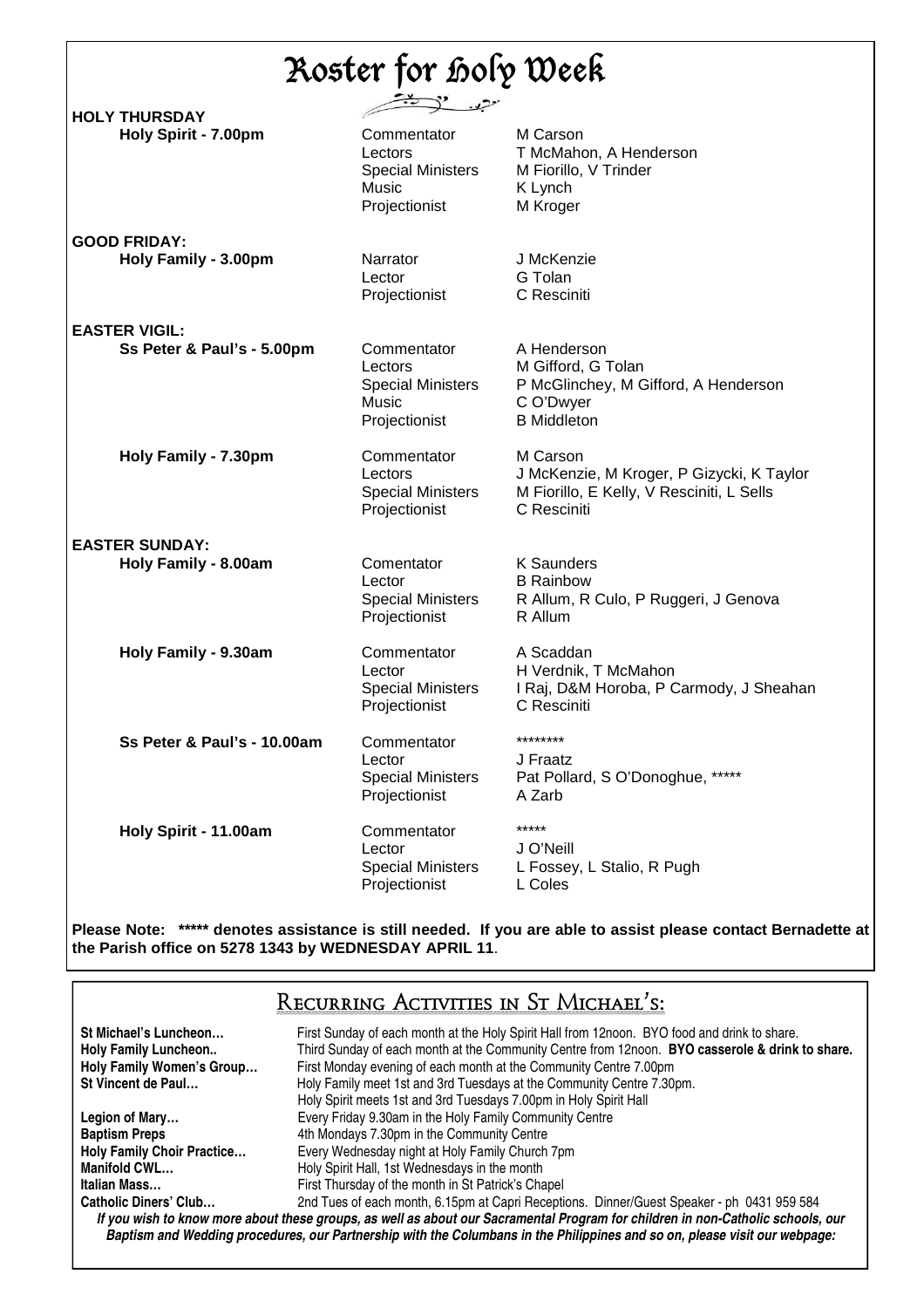# AS A COMMUNITY WE PRAY FOR:

| <b>RECENT DEATHS:</b>     | Fr Jim Keirce, Syd Hahn                                                                                                                                                           |
|---------------------------|-----------------------------------------------------------------------------------------------------------------------------------------------------------------------------------|
| <b>ANNIVERSARIES:</b>     | Almor Mairos, Jose Medeiros, Madalena Ferraz, John Gillett, Benedetto & Anna<br>Belich, Gaetano Pino, Francesco Iannuzzi, Maria-Grazia Leone, Malina Bifano,<br>Stefanie Lehpamer |
| <b>BAPTISMS:</b>          | Axel Chittenden-Kherrat                                                                                                                                                           |
| <b>PRAY FOR THE SICK:</b> | Joanne Straughan, Anita Capicchiano, Theo DaCosta, June Smith, Cheryl<br>Lambert, Ana Siketa, Johann Angerbaure, Hilary Thornton                                                  |

## Easter Liturgies at St Michael's:

| <b>April 12</b>                                                               | 11.30am<br>7.30pm                                    | <b>Mass of Anointing</b> at Holy Spirit Church, followed by lunch (*See note below)<br>2nd Rite Reconciliation at Holy Family |                                                                                                                                                           |  |
|-------------------------------------------------------------------------------|------------------------------------------------------|-------------------------------------------------------------------------------------------------------------------------------|-----------------------------------------------------------------------------------------------------------------------------------------------------------|--|
| <b>April 13</b>                                                               | 7.00pm                                               |                                                                                                                               | Holy Thursday - Mass of the Lord's Supper at Holy Spirit Church, followed by<br>Adoration                                                                 |  |
| <b>April 14</b>                                                               | 10.00am<br>11.00am<br>3.00pm                         | Good Friday -                                                                                                                 | Way of the Cross at Ss Peter & Paul's<br>Way of the Cross at Holy Spirit<br>Celebration of the Lord's Passion at Holy Family Church                       |  |
| <b>April 15</b>                                                               | 5.00pm<br>7.30pm<br>10.00pm                          | <b>Easter Vigil -</b>                                                                                                         | Ss Peter & Paul's Church<br>Holy Family Church<br>Holy Family Church (Croatian)                                                                           |  |
| <b>April 16</b>                                                               | 8.00am<br>$9.30$ am<br>10.00am<br>11.00am<br>11.30am |                                                                                                                               | <b>Easter Sunday - Holy Family Church</b><br>Holy Family Church<br>Ss Peter & Paul's Church<br><b>Holy Spirit Church</b><br>Holy Family Church (Croatian) |  |
| (Blessing of Easter Food - Saturday April 15th, 4.00pm at Holy Family Church) |                                                      |                                                                                                                               |                                                                                                                                                           |  |

*NB: There will be NO 9am Wednesday Mass at Holy Spirit on April 12 and there will be NO 9.15am Mass at Holy Family on April 13.* 

### **\*CATERING FOR MASS OF ANOINTING:**

Manifold Branch of CWL will be catering for the lunch in Holy Spirit Hall following the Mass of Anointing, 11.30am on Wednesday April 12. We hope our members attending will bring along a plate of cake/slice please. Betty Rice and Marg Brown will be having a stall, so a chance to stock your pantry and purchase some of their lovely goods. For transport please ph Noella Duggan 5278 2142 or Jeanette Sheahan 5278 2063.

| ≖ |  |
|---|--|

| <b>Divine Mercy Sunday:</b>                                               |                                                                  |  |  |
|---------------------------------------------------------------------------|------------------------------------------------------------------|--|--|
| Date:                                                                     | Sunday 23rd April                                                |  |  |
| Place:                                                                    | <b>Holy Spirit Church</b>                                        |  |  |
| Program:                                                                  | 1pm Confessions                                                  |  |  |
|                                                                           | 2pm Rosary and Divine Mercy Prayers                              |  |  |
|                                                                           | Holy Mass and Veneration of St Faustina's 1st Class Relic<br>3pm |  |  |
| <b>Main Celebrant:</b>                                                    | Fr David Willis OP                                               |  |  |
| "Remember this well, and we can say it all together:                      |                                                                  |  |  |
| There is no limit to Divine Mercy offered to all" - Pope Francis 6/4/2014 |                                                                  |  |  |
| "Mercy, compassion and forgiveness are most Godly,                        |                                                                  |  |  |
| and is always an act of Divine Mercy" - Vatican Radio 1/3/2016            |                                                                  |  |  |
|                                                                           | Enquiries - Please contact Chris 0407 522 055.                   |  |  |